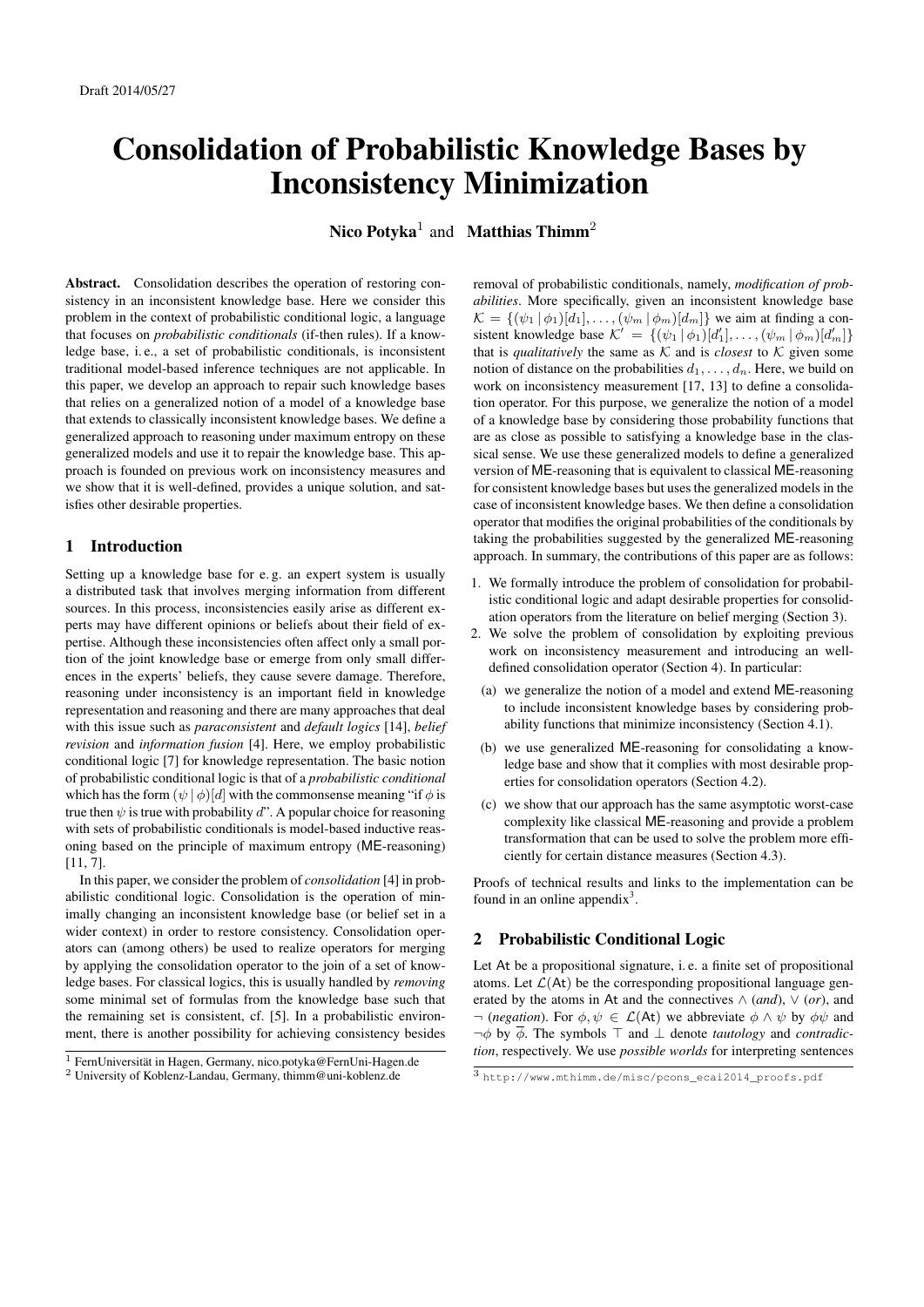in  $\mathcal{L}(At)$ . A possible world  $\omega$  is a complete conjunction, i.e. a conjunction that contains for each  $a \in$  At either a or  $\neg a$ . Let  $\Omega(At)$ denote the set of all possible worlds. A possible world  $\omega \in \Omega(\mathsf{At})$ *satisfies* an atom  $a \in At$ , denoted by  $\omega \models a$  if and only if a appears in  $\omega$ . The entailment relation  $\models$  is extended to arbitrary formulas in  $\mathcal{L}(At)$  in the usual way. Formulas  $\psi, \phi \in \mathcal{L}(At)$  are *equivalent*, denoted by  $\phi \equiv \psi$ , if and only if  $\omega \models \phi$  whenever  $\omega \models \psi$  for every  $\omega \in \Omega(\mathsf{At}).$ 

The central notion of probabilistic conditional logic [7] is that of a *probabilistic conditional*.

**Definition 1.** If  $\phi, \psi \in \mathcal{L}(A_t)$  and  $d \in [0, 1]$  then  $(\psi | \phi)[d]$  is called a *probabilistic conditional*.

A probabilistic conditional  $c = (\psi | \phi) [d]$  is meant to describe a probabilistic *if-then* rule, i. e. the informal interpretation of c is that "If  $\phi$  is true then  $\psi$  is true with probability d" (see below). If  $\phi \equiv \top$ we abbreviate  $(\psi | \phi)[d]$  by  $(\psi)[d]$ . Further, for  $c = (\psi | \phi)[d]$  we denote with  $pr(c) = d$  the *probability* of c. Let  $(L(At) | L(At))^{pr}$ denote the set of all probabilistic conditionals wrt.  $\mathcal{L}(At)$ .

**Definition 2.** A *knowledge base*  $K$  is an ordered finite subset of  $(\mathcal{L}(At) | \mathcal{L}(At))^{pr}$ , i.e., it is  $\mathcal{K} = \langle c_1, \ldots, c_m \rangle$  for some  $c_1, \ldots, c_n \in (\mathcal{L}(\mathsf{At}) \, | \, \mathcal{L}(\mathsf{At}))^{pr}.$ 

We impose an ordering on the conditionals in a knowledge base  $K$  only for technical convenience. The order can be arbitrary and has no further meaning other than to enumerate the conditionals of a knowledge base in an unambiguous way. For knowledge bases  $\mathcal{K} = \langle c_1, \ldots, c_{m_1} \rangle, \, \mathcal{K}' = \langle c'_1, \ldots, c'_{m_2} \rangle$  and a probabilistic conditional c we define  $c \in \mathcal{K}$  via  $c \in \{c_1, \ldots, c_{m_1}\}, \mathcal{K} \subseteq \mathcal{K}'$  via  $\{c_1, \ldots, c_{m_1}\} \subseteq \{c'_1, \ldots, c'_{m_2}\}$ , and  $\mathcal{K} = \mathcal{K}'$  via  $\{c_1, \ldots, c_{m_1}\} =$  ${c'_1, \ldots, c'_{m_2}}$ . The union of knowledge bases is defined via concatenation and removal of duplicates. Let  $At(K)$  denote the set of propositional atoms appearing in  $K$ .

Semantics are given to probabilistic conditionals by *probability functions* on  $\Omega$ (At). Let  $\mathcal{P}$ (At) denote the set of all probability functions  $P: \Omega(\mathsf{At}) \to [0,1]$  with  $\sum_{\omega \in \Omega(\mathsf{At})} P(\omega) = 1$ . For  $\phi \in \mathcal{L}(\mathsf{At})$ , we define its probability as the probability of the satisfying worlds, i.e.,  $P(\phi) = \sum_{\omega \models \phi} P(\omega)$ . If  $P \in \mathcal{P}(\mathsf{At})$  then P satisfies a probabilistic conditional  $(\psi | \phi) [d]$ , denoted by  $P \models^{pr} (\psi | \phi) [d]$ , if and only if  $P(\psi \phi) = dP(\phi)$ . Note that we do not define probabilistic satisfaction via  $P(\psi | \phi) = P(\psi \phi)/P(\phi) = d$  in order to avoid a case differentiation for  $P(\phi) = 0$ , see [11] for further justification. A probability function  $P$  satisfies a knowledge base  $K$  (or is a model of K), denoted by  $P \models^{pr} K$ , if and only if  $P \models^{pr} c$  for every  $c \in K$ . Let  $Mod(K) \subseteq \mathcal{P}(At)$  be the set of models of K. If  $Mod(K) = \emptyset$ then K is *inconsistent*.

A probabilistic conditional  $(\psi | \phi)[d]$  is *normal* [17] if and only if there are  $\omega, \omega' \in \Omega(\mathsf{At})$  with  $\omega \models \psi \phi$  and  $\omega' \models \overline{\psi} \phi$ . In other words, a probabilistic conditional  $c$  is normal if it is satisfiable but not tautological.

**Example 1.** The probabilistic conditionals  $c_1 = (\top | a)[1]$  and  $c_2 = (\overline{a} \mid a)[0.1]$  are *not* normal as  $c_1$  is tautological (there is no  $\omega \in \Omega(\mathsf{At})$  with  $\omega \models \overline{\top}a$  as  $\overline{\top}a \equiv \bot$ ) and  $c_2$  is not satisfiable (there is no  $\omega \in \Omega(\mathsf{At})$  with  $\omega \models \overline{a}a$  as  $\overline{a}a \equiv \perp$ ).

As a technical convenience, we consider only normal probabilistic conditionals here, so let  $K$  be the set of all non-empty knowledge bases of  $({\mathcal{L}}(At)|{\mathcal{L}}(At))^{pr}$  that contain only normal probabilistic conditionals.

Knowledge bases  $K_1, K_2$  are *extensionally equivalent*, denoted by  $\mathcal{K}_1 \equiv^e \mathcal{K}_2$ , if and only if  $\mathsf{Mod}(\mathcal{K}_1) = \mathsf{Mod}(\mathcal{K}_2)$ . Note that the

notion of extensional equivalence does not distinguish between inconsistent knowledge bases, i.e., for inconsistent  $\mathcal{K}_1$  and  $\mathcal{K}_2$  it always holds that  $K_1 \equiv^e K_2$ . Consequently, we also consider another equivalence relation for knowledge bases. Knowledge bases  $\mathcal{K}_1, \mathcal{K}_2$  are *semi-extensionally equivalent*, denoted by  $\mathcal{K}_1 \equiv^s \mathcal{K}_2$ , if and only if there is a bijection  $\sigma_{\mathcal{K}_1,\mathcal{K}_2} : \mathcal{K}_1 \to \mathcal{K}_2$  such that  ${c} \equiv^e {\{\sigma_{\mathcal{K}_1,\mathcal{K}_2}(c)\}}$  for every  $c \in \mathcal{K}_1$ . Note that  $\mathcal{K}_1 \equiv^s \mathcal{K}_2$  implies  $K_1 \equiv^e K_2$  but the other direction is not true in general.

One way of reasoning with knowledge bases is by using modelbased inductive reasoning techniques [11]. For example, reasoning based on the *principle of maximum entropy* selects among the models of a knowledge base  $K$  the unique probability function with maximum entropy. More formally, let the *entropy* H(P) of a probability function  $P \in \mathcal{P}(A_t)$  be defined as

$$
H(P) = -\sum_{\omega \in \Omega} P(\omega) \log P(\omega)
$$

Then the *ME-model* ME( $K$ ) of a consistent knowledge base  $K$  is defined as

$$
ME(\mathcal{K}) = \arg\max_{P \in \text{Mod}(\mathcal{K})} H(P) \tag{1}
$$

Note that the ME-model ME( $K$ ) of a consistent knowledge base  $K$ always exists, is uniquely defined, and satisfies many commonsense reasoning properties [11, 7]. However, a necessary requirement for the application of model-based inductive reasoning techniques is the existence of at least one model of a knowledge base. In order to reason with inconsistent knowledge bases the inconsistency has to be resolved first.

#### 3 Principles for Knowledge Base Consolidation

A *consolidation operator* [4] Γ is a function that maps a possibly inconsistent knowledge base  $K$  to a consistent knowledge base  $K' = \Gamma(K)$ . In general, there are three basic approaches (and combinations thereof) for restoring consistency in probabilistic conditional logic, cf. [3]. First, one can remove conditionals such that  $\Gamma(\mathcal{K}) \subseteq \mathcal{K}$ . Second, one can modify the qualitative structure of conditionals, i.e., a conditional  $(\psi | \phi)[d]$  is modified to  $(\psi' | \phi')[d]$ . Thirdly, one can modify the quantitative part of conditionals, i. e., a conditional  $(\psi | \phi)[d]$  is modified to  $(\psi | \phi)[d']$ . Here, we follow the third paradigm and assume that for a consolidation function Γ and a knowledge base  $\mathcal{K} = \langle (\psi_1 | \phi_1)[d_1], \ldots, (\psi_n | \phi_n)[d_n] \rangle$ it holds that  $\Gamma(\mathcal{K}) = \langle (\psi_1 | \phi_1)[d'_1], \ldots, (\psi_n | \phi_n)[d'_n] \rangle$ . Pursuing this approach is valid as there are always  $d'_1, \ldots, d'_n$  such that  $\langle (\psi_1 | \phi_1)[d'_1], \ldots, (\psi_n | \phi_n)[d'_n] \rangle$  is consistent [17]. These consolidation functions have the advantage of allowing a graded consolidation of a knowledge base, as opposed to the other two variants which can only change a knowledge base in a qualitative way. We will call this type of consolidation functions *quantitative consolidation functions*.

In the following, we present some principles that should be satisfied by a meaningful consolidation operator Γ. For that, we need some further notation. Let  $K$  be a knowledge base. If  $\vec{x} \in [0, 1]^{|\mathcal{K}|}$  we denote by  $\mathcal{K}[\vec{x}]$  the knowledge base that is obtained from  $K$  by replacing the probabilities of the conditionals in  $K$  by the values in  $\vec{x}$ , respectively. More precisely, if  $\mathcal{K} = \langle (\psi_1 | \phi_1)[d_1], \ldots, (\psi_m | \phi_m)[d_m] \rangle$  then  $\mathcal{K}[\vec{x}] =$  $\langle (\psi_1 | \phi_1)[x_1], \ldots, (\psi_m | \phi_m)[x_m] \rangle$  for  $\vec{x} = \langle x_1, \ldots, x_m \rangle \in$  $[0, 1]^n$ . Similarly, for a single probabilistic conditional  $c = (\psi | \phi)[d]$ and  $x \in [0, 1]$  we abbreviate  $c[x] = (\psi | \phi)[x]$ .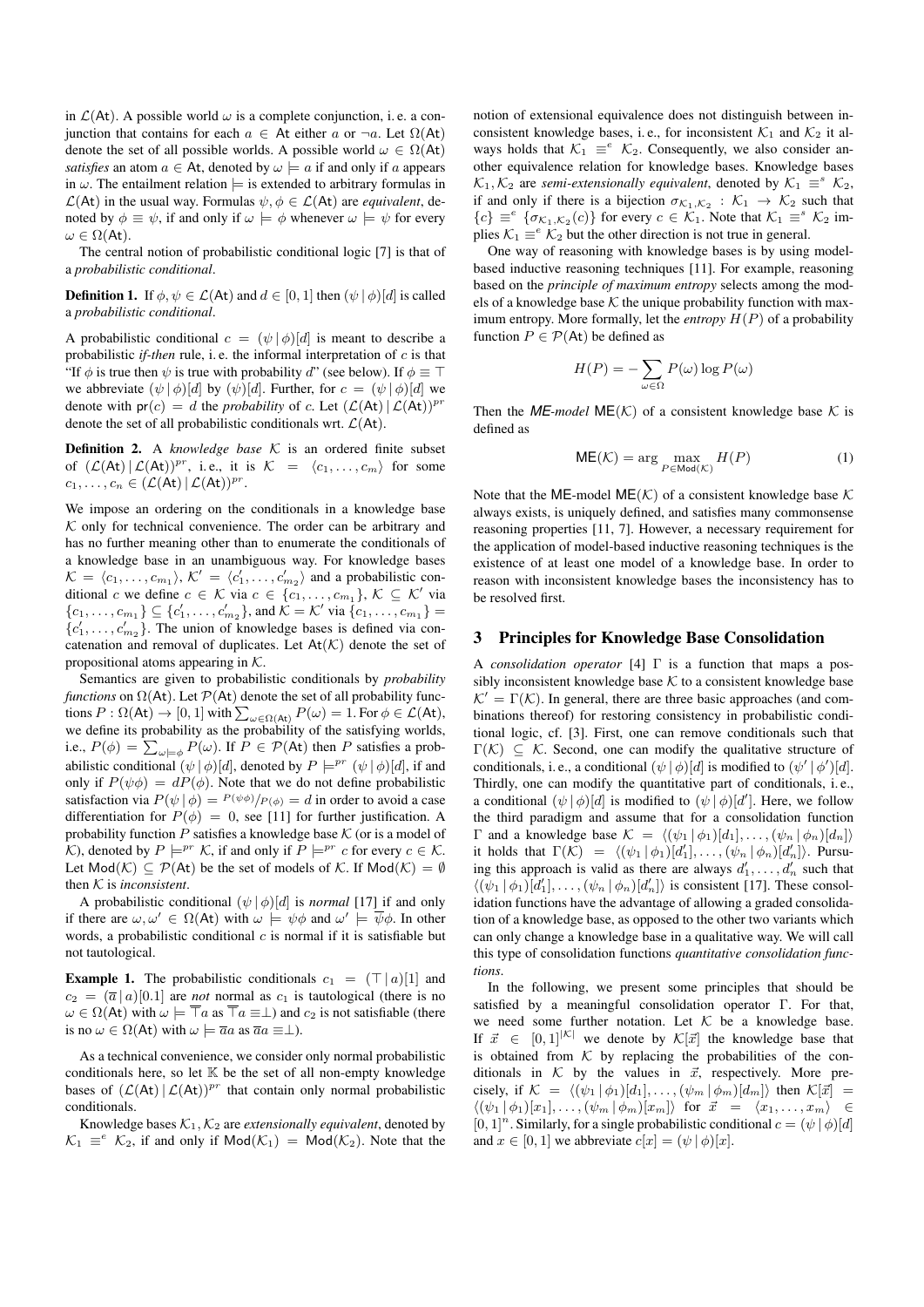Knowledge bases  $K_1, K_2$  are *qualitatively equivalent*, denoted by  $\mathcal{K}_1 \cong^q \mathcal{K}_2$ , if and only if  $|\mathcal{K}_1| = |\mathcal{K}_2|$  and there is a  $\vec{x} \in [0,1]^{|\mathcal{K}_1|}$ such that  $\mathcal{K}_1 = \mathcal{K}_2[\vec{x}]$ . Note that  $\cong^q$  is an equivalence relation.

**Definition 3.** Let  $K = \mathcal{K}[\vec{x}]$  be a knowledge base. Let  $\vec{y}, \vec{z} \in \mathcal{K}$  $[0, 1]^{|\mathcal{K}|}$  and let  $\mathcal{K}_1 = \mathcal{K}[\vec{y}], \mathcal{K}_2 = \mathcal{K}[\vec{z}]$ . Then  $\mathcal{K}_1 \prec_{\mathcal{K}} \mathcal{K}_2$  if and only if for  $1 \leq i \leq |\mathcal{K}|$  it holds that  $|\vec{x}_i - \vec{y}_i| \leq |\vec{x}_i - \vec{z}_i|$  and for at least one *i* it holds that  $|\vec{x}_i - \vec{y}_i| < |\vec{x}_i - \vec{z}_i|$ .

The relation  $\prec_{\mathcal{K}}$  is a partial order among qualitatively equivalent knowledge bases wrt. their overall *distance* to the knowledge base K. In other words, it holds that  $\mathcal{K}_1 \prec_{\mathcal{K}} \mathcal{K}_2$  if and only if the probability of each conditional in  $\mathcal{K}_1$  is as least as close to the probability of the corresponding conditional in  $K$  as the corresponding conditional in  $K_2$  and there is at least one conditional in  $K_1$  with a probability strictly closer to the probability of the corresponding conditional in  $K$  as the corresponding conditional in  $K_2$ .

We will consider some rationality postulates for consolidation operators from the field of belief merging. The following postulates are partially rephrased postulates from [6] and [9]. Let  $K, K_1, K_2 \in \mathbb{K}$ .

*Success.*  $\Gamma(K)$  is consistent.

*Consistency*. If K is consistent then  $\Gamma(\mathcal{K}) = \mathcal{K}$ .

*Irrelevance of syntax.* If  $K_1 \equiv^s K_2$  then  $\Gamma(\mathcal{K}_1) \equiv^s \Gamma(\mathcal{K}_2)$ .

*Non-dictatorship*. If  $c$  is non-tautological then there is a  $K$  with  $c \in \mathcal{K}$  such that  $c \notin \Gamma(\mathcal{K})$ .

*Pareto-optimality*. There is no consistent  $K'$  with  $K' \prec_K \Gamma(K)$ .

- *Weak IIA*. If  $\text{At}(\mathcal{K}_1) \cap \text{At}(\mathcal{K}_2) = \emptyset$  then  $\Gamma(\mathcal{K}_1 \cup \mathcal{K}_2) \equiv^e \Gamma(\mathcal{K}_1) \cup$  $\Gamma(\mathcal{K}_2)$ .
- *IIA*. If  $\Gamma(\mathcal{K}_1) \cup \Gamma(\mathcal{K}_2)$  is consistent then  $\Gamma(\mathcal{K}_1) \cup \Gamma(\mathcal{K}_2) \equiv^e$  $\Gamma(\mathcal{K}_1 \cup \mathcal{K}_2)$ .
- *Continuity*. For each sequence  $(\mathcal{K}[\vec{x}_n])_{n\in\mathbb{N}}$  of knowledge bases with  $\lim_{n\to\infty} \mathcal{K}[\vec{x}_n] = \mathcal{K}[\vec{x}]$ , it holds that  $\lim_{n\to\infty} \Gamma(\mathcal{K}[\vec{x}_n]) =$  $\Gamma(\mathcal{K}[\vec{x}]).$

The property *success* describes our basic demand for a consolidation function, i. e., that the result of the consolidation is consistent. The property *consistency* says that an already consistent knowledge base needs no modification. The property *irrelevance of syntax* demands that restoring consistency of semi-extensionally equivalent knowledge bases yield again semi-extensionally equivalent knowledge bases. Demanding *non-dictatorship* implies that there is no non-tautological probabilistic conditional that is never modified in any knowledge base. The property *Pareto-optimality* implements the *minimal change paradigm*: from all solutions to the consolidation problem the result should be as close to the original knowledge base as possible. The properties *Weak IIA* and *IIA* realize different views on the property *indifference of irrelevant alternatives* [6]. The property *Weak IIA* demands that for knowledge bases  $K_1$  and  $K_2$  that represent information about different topics, i. e., that do not share some proposition, the consolidation  $\Gamma(\mathcal{K}_1 \cup \mathcal{K}_2)$  should be the same as  $\Gamma(\mathcal{K}_1) \cup \Gamma(\mathcal{K}_2)$ . The property *IIA* demands the same conclusion given that  $\Gamma(\mathcal{K}_1) \cup \Gamma(\mathcal{K}_2)$  is consistent. The final property *continuity* demands that the consolidation function behaves continuously on changes of probabilities. Intuitively, this means that for  $\mathcal{K}_1$  and  $\mathcal{K}_2$ with  $\mathcal{K}_1 \cong^q \mathcal{K}_2$  and  $\mathcal{K}_1$  is close to  $\mathcal{K}_2$  wrt.  $\prec_{\mathcal{K}}$  then  $\Gamma(\mathcal{K}_1)$  is also close to  $\Gamma(\mathcal{K}_2)$  wrt.  $\prec_{\mathcal{K}}$ . Consider also the following relationship between the different notions of *indifference of irrelevant alternatives*.

Proposition 1. *Let* Γ *satisfy* success*. If* Γ *satisfies*IIA *then* Γ *satisfies* Weak IIA*.*

#### 4 Probabilistic Knowledge Base Consolidation

We now present our solution to the problem of probabilistic knowledge base consolidation. The core idea of our approach relies on the use of inconsistency measures for probabilistic conditional logic [13, 17, 12] and the generalization of the ME-model to inconsistent knowledge bases. An inconsistency measure  $\mathcal I$  is a function  $\mathcal{I}: \mathbb{K} \to [0, \infty)$  that assigns to a knowledge base  $\mathcal{K}$  a value  $\mathcal{I}(\mathcal{K})$ with the intended meaning that the larger the value  $\mathcal{I}(\mathcal{K})$  the larger the inconsistency in K, with  $\mathcal{I}(\mathcal{K}) = 0$  meaning that K is consistent. Inconsistency measures for probabilistic logics, such as the ones defined in [13, 17, 12], usually rely on the idea to measure the minimal changes needed to make an inconsistent knowledge base consistent. We exploit this idea here by considering those probability functions that are used for obtaining this minimal change as generalized models of the inconsistent knowledge base and use them to define the consolidated knowledge base by a generalized version of the ME-model.

## 4.1 Generalized **ME**-Reasoning

For defining generalized ME-Reasoning and thus our consolidation operator we use the minimal violation inconsistency measure proposed in [13] for two reasons. First, this measure is computationally attractive as it relies on solving convex optimization problems instead of non-convex ones as the measures proposed in [17, 12]. Second, this measure allows to uniquely define a consolidated knowledge base in an information-theoretic appealing way due to the properties of its solution space.

The minimal violation inconsistency measure is defined as follows. Recall that a probability function P satisfies a probabilistic conditional  $(\psi | \phi) [d]$  if and only if  $P(\psi \phi) = dP(\phi)$  which is equivalent to  $P(\psi \phi) - dP(\phi) = 0$ . Observe that if a knowledge base  $\mathcal{K} = \langle (\psi_1 | \phi_1)[d_1], \dots, (\psi_m | \phi_m)[d_m] \rangle$  is inconsistent there is no probability function P with  $P(\psi_i \phi_i) - d_i P(\phi_i) = 0$  for all  $i = 1, \ldots, m$ . For each conditional  $(\psi_i | \phi_i) [d_i]$   $(i = 1, \ldots, m)$  we introduce a variable  $x_i$  and set  $P(\psi_i \phi_i) - d_i P(\phi_i) = x_i$ . Given some real vector norm  $\|\cdot\|$  we define the *distance* of a probability function P to a knowledge base K wrt.  $\|\cdot\|$  as  $\|\langle x_1, \ldots, x_n \rangle\|$ . For the minimal violation inconsistency measure  $\mathcal{I}_{\Pi}^p$  (for  $p \geq 1$ ) we use the p-norm  $\|\cdot\|_p$  for this purpose which is defined as

$$
|| (x_1, \ldots, x_m) ||_p = \sqrt[p]{\sum_{j=1}^m |x_j|^p}
$$

For  $p \to \infty$  (we also write  $p = \infty$ ) we obtain the maximum-norm:

$$
\lim_{p \to \infty} ||(x_1, \dots, x_m)||_p = ||(x_1, \dots, x_m)||_{\infty}
$$

$$
= \max\{|x_1|, \dots, |x_m|\}
$$

Now,  $\mathcal{I}_{\Pi}^{p}(\mathcal{K})$  for some knowledge base  $\mathcal K$  is defined as the minimal distance among all probability functions. More formally, let  $\mathcal{K} = \langle (\psi_1 | \phi_1)[d_1], \ldots, (\psi_m | \phi_m)[d_m] \rangle$  be a knowledge base and assume some canonical enumeration of the possible worlds of our language, i.e.,  $\Omega(\mathsf{At}) = \{\omega_1, \dots, \omega_n\}$  with  $|\Omega(\mathsf{At})| = n$ . Let  $\vec{x} = \langle x_1, \ldots, x_m \rangle$  be a vector of variables and consider

$$
P(\psi_i \phi_i) - d_i P(\phi_i) = x_i
$$

which is equivalent to

$$
\sum_{j=1}^{n} P(\omega_j) (1_{\phi_i \psi_i}(\omega_j) (1 - d_i) - 1_{\overline{\psi_i} \phi_i}(\omega_j) d_i) = x_i \qquad (2)
$$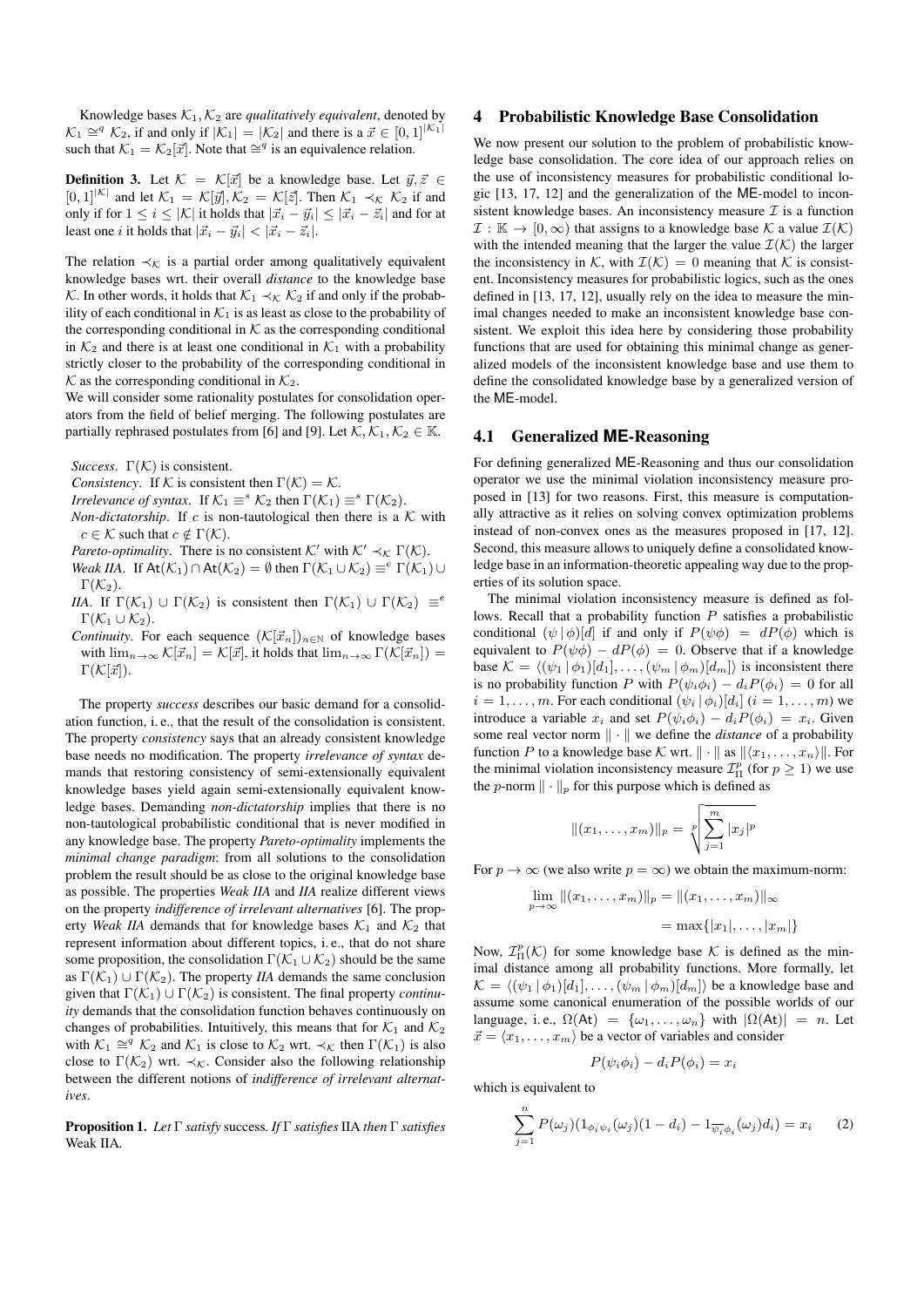where for a formula F the indicator function  $1_F(\omega)$  maps to 1 iff  $\omega \models F$  and to 0 otherwise. Note that (2) is a linear equation and the coefficients of  $P(\omega_i)$  are fixed by the knowledge base K. We can therefore write the set of equations (2) for  $i = 1, \ldots, m$  as  $A_{\mathcal{K}}P =$  $\vec{x}$  where  $A_{\mathcal{K}} = (a)_{ij} \in \mathbb{R}^{m \times n}$  is the *characteristic matrix* of  $\mathcal{K}$  with

$$
a_{ij} = (1_{\phi_i \psi_i}(\omega_j)(1 - d_i) - 1_{\overline{\psi_i} \phi_i}(\omega_j) d_i)
$$

Then we define  $\mathcal{I}^p_{\Pi}(\mathcal{K})$  for  $p \geq 1$  through

$$
\mathcal{I}_{\Pi}^{p}(\mathcal{K}) = \min\{\|\vec{x}\|_{p} \mid A_{\mathcal{K}}P = \vec{x} \text{ for some } P \in \mathcal{P}(\mathsf{At})\}
$$

The measure  $\mathcal{I}_{\Pi}^p$  satisfies a series of commonsense properties desirable for inconsistency measures and has been thoroughly investigated in [13]. The choice of the actual  $p \geq 1$  influences how the *violation* of a probability function wrt. particular probabilistic conditionals is distributed. Note that the *i*-th component in the vector  $A_{\mathcal{K}}P$  corresponds to the deviation of the *i*-th probabilistic conditional in  $K$  from 0 (its violation by P). For  $p = 1$ , a lower total violation might be obtained, but the violation of some conditionals can be rather extreme. As p grows, higher violations are penalized more heavily and the violation can be expected to be more distributed among the conditionals.

We use  $\mathcal{I}_{\Pi}^{p}$  to define a generalized notion of a model of a knowledge base by considering those probability functions as generalized models that minimize the overall violation.

**Definition 4.** Let K be a knowledge base and  $P \in \mathcal{P}(A_t)$  and  $p \geq 1$ . Then  $P$  is a *generalized model* of  $K$  wrt. to the  $p$ -norm, denoted by  $P \approx_p \mathcal{K}$ , if and only if  $||A_{\mathcal{K}}P||_p = \mathcal{I}^p_{\Pi}(\mathcal{K})$ . Let  $\mathsf{GMod}_p(\mathcal{K}) = \{P \in$  $\mathcal{P}(\mathsf{At}) \mid P \approx_{p} \mathcal{K}$  be the set of generalized models of  $\mathcal{K}$ .

The following proposition states that the generalized models  $\mathsf{GMod}_{p}(\mathcal{K})$  indeed generalize the conventional definition of models.

**Proposition 2.** For every  $p \geq 1$ , if K is consistent then  $GMod_p(\mathcal{K}) = Mod(\mathcal{K})$ *, that is, for consistent*  $\mathcal K$  *the generalized models of* K *are exactly the models of* K*.*

The following lemma states that, for  $1 < p < \infty$ , the *violation vector*  $\vec{x}_{\mathcal{K}}^p = A_{\mathcal{K}} P$  is identical for all  $P \in \mathsf{GMod}_p(\mathcal{K})$ . Hence, in this case, we can simplify the condition  $||A_{\mathcal{K}}P||_p = \mathcal{I}_{\Pi}^p(\mathcal{K})$  in Definition 4 by the linear equation  $A_{\mathcal{K}}P = \vec{x}_{\mathcal{K}}^p$ .

**Lemma 1.** Let  $K$  be a knowledge base and let  $1 < p < \infty$ . Let  $P \in \mathsf{GMod}_p(\mathcal{K})$  *be a generalized model and let*  $\vec{x} = A_{\mathcal{K}}P$ *. Then it holds*  $A_{\mathcal{K}}P' = \vec{x}$  *for all*  $P' \in \mathsf{GMod}_p(\mathcal{K})$  *and we call*  $\vec{x} = \vec{x}^p_{\mathcal{K}}$  *the* violation vector *of* K*.*

The set of models of a knowledge base  $\mathsf{Mod}(\mathcal{K})$  has some features that makes it attractive for model-based reasoning techniques such as ME-reasoning. For instance, the existence and uniqueness of the  $ME$ -model is due to the *compactness* and *convexity* of  $Mod(K)$ , cf. [11, 7]. Be reminded that a set  $X \subseteq \mathbb{R}^n$  is *convex* if for  $x_1, x_2 \in X$ it also holds that  $\delta x_1 + (1 - \delta)x_2 \in X$  for every  $\delta \in [0, 1]$  and X is *compact* if it is both *closed* and *bounded*. A set X is *closed* if for every converging sequence  $x_1, x_2, \ldots$  with  $x_i \in X$  ( $i \in \mathbb{N}$ ) we have that  $\lim_{i\to\infty} x_i \in X$  and X is *bounded* if it is contained in a ball  $B_r \subseteq \mathbb{R}^n$  of finite radius r.

The next lemma states that  $\mathsf{GMod}_p(\mathcal{K})$  has exactly the same desirable properties as the set of conventional models.

**Lemma 2.** For every knowledge base  $K$  and  $p \geq 1$  the set  $\mathsf{GMod}_{p}(\mathcal{K})$  *is compact and convex.* 

As a consequence of Lemma 2, we can draw conclusions from inconsistent knowledge bases in a similar way like from consistent ones. For instance, we could compute probability intervals like in Nilsson's Probabilistic Logic [10] or select a best probability function among all generalized models with respect to a strictly convex (concave) evaluation function. We will generalize Maximum Entropy reasoning here.

**Definition 5.** Let  $K$  be a knowledge base and  $p \geq 1$ . The *generalized maximum entropy (ME) model*  $GME_p(\mathcal{K})$  of  $\mathcal K$  wrt. the *p*-norm is defined as

$$
GME_p(\mathcal{K}) = \arg\max_{P \in GMod_p(\mathcal{K})} H(P)
$$
 (3)

**Proposition 3.** For every knowledge base  $K$  and  $p > 1$  the general*ized* **ME**-model  $GME_p(K)$  *exists and is uniquely defined.* 

Note that the definition of the generalized ME-model is exactly the same as the definition of the classical ME-model, cf. Equation (1), but instead of selecting it from the set of models of  $K$  we select it from the set  $\mathsf{GMod}_n(\mathcal{K})$  of generalized models of  $\mathcal{K}$ . Therefore, Proposition 3 also applies to inconsistent knowledge bases while the classical ME-model exists only for consistent ones. However, the following corollary states that the generalized ME-model coincides with the conventional ME-model in the case of consistent knowledge bases.

**Corollary 1.** *For every*  $p \geq 1$ *, if*  $K$  *is consistent then*  $GME<sub>p</sub>(K) =$  $ME(K)$ .

It follows that our framework allows to generalize classical MEreasoning to inconsistent knowledge bases. Before we apply this approach to the problem of knowledge base consolidation we first give a small example that illustrates the behavior of  $GME_p(\mathcal{K})$  itself.

Example 2. Suppose, we want to define a simple spam filter. We consider the variables  $sp$  (spam),  $ss$  (suspicious subject),  $sc$  (suspicious content) and the following knowledge base

$$
\mathcal{K} = \langle (sp)[0.25], (sp|ss)[0.8], (sp|sc)[0.6], (sc|sp)[0.7],
$$
  

$$
(ss|sp)[0.5], (sc|\overline{sp})[0.05], (ss|\overline{sp})[0.01]\rangle.
$$

Note that  $K$  is inconsistent, i.e., there is no probability function that satisfies all conditionals in  $K$ . However, the generalized ME-model  $P_1^* = \text{GME}_1(\mathcal{K})$  satisfies all conditionals except  $(sp \, | \, ss) [0.8]$  and  $(sp | sc) [0.6]$ . For the latter it yields the conditional probabilities  $P_1^*(sp|ss) = 0.94$  and  $P_1^*(sp|sc) = 0.82$ . Whereas most conditionals are satisfied, the probability of  $(sp | sc)[0.6]$  is increased significantly by  $22\%$ . As we increase  $p$ , we get more "balanced" deviations. For instance,  $P_2^* = \text{GME}_2(\mathcal{K})$  violates all conditionals but the conditional probabilities deviate at most 14% from the original probabilities stated in K. For  $p = \infty$ , the maximal deviation is only about 10%.

## 4.2 Generalized **ME**-Consolidation

The probability function  $GME_p(\mathcal{K})$  provides a means for consistent reasoning with inconsistent knowledge bases and will now serve as the basis for defining our *generalized ME-consolidation operator*.

**Definition 6.** Let  $\mathcal{K} = \langle (\psi_1 | \phi_1)[d_1], \dots, (\psi_m | \phi_m)[d_m] \rangle$  be a knowledge base, let  $p \geq 1$  and let  $P^* = \text{GME}_p(\mathcal{K})$ . Then the *generalized* **ME**-consolidation operator  $\Gamma^p_{\text{ME}}$  is defined as

$$
\Gamma^p_{\text{ME}}(\mathcal{K}) = \langle (\psi_1 | \phi_1)[d'_1], \dots, (\psi_m | \phi_m)[d'_m] \rangle
$$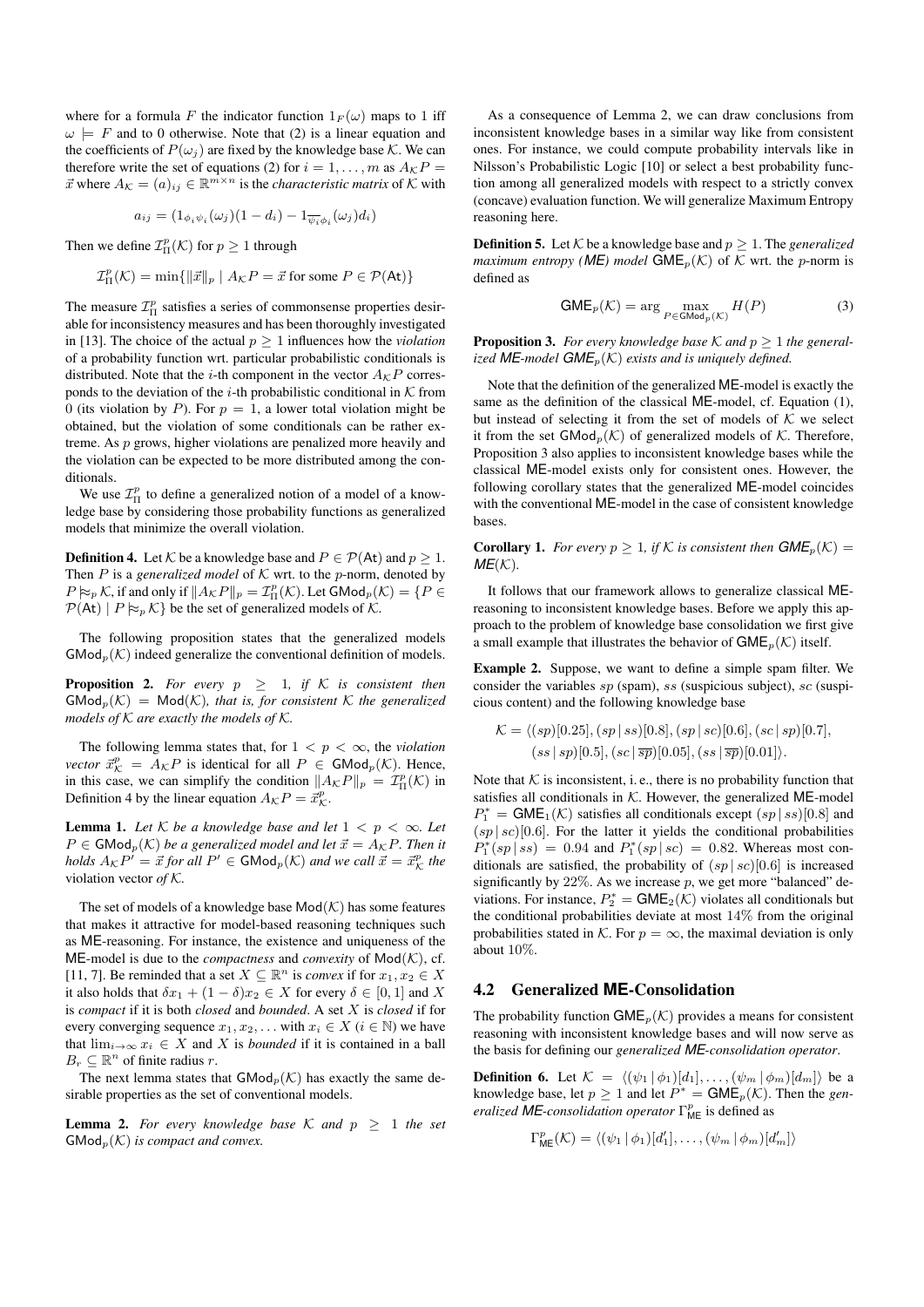with

$$
d'_{i} = \begin{cases} P^*(\psi_i | \phi_i) & \text{if } P^*(\phi_i) > 0\\ d_i & \text{otherwise} \end{cases}
$$

for  $i = 1, \ldots, m$ .

If  $P^*(\psi_i | \phi_i)$  is not defined (this is the case if  $P^*(\phi_i) = 0$ ) we leave the probability of the conditional as it is, thus following the minimal change paradigm. Note that due to  $P^*(\phi_i) = 0$  the probability function  $P^*$  is a model of  $(\psi_i | \phi_i)[d'_i]$  for every value of  $d'_i$ .

Example 3. Table 1 shows consolidated knowledge bases for the spam filter from Example 2 for different values of  $p$ . Note that no consolidation is Pareto-dominated by another one, that is, there are no two consolidated knowledge bases such that all probabilities in one are closer to the original probabilities than the probabilities in the other.

| κ                                                    | $\Gamma^1_{\textsf{ME}}(\mathcal{K})$ | $\Gamma^2_{\textsf{ME}}(\mathcal{K})$ | $\Gamma^{\infty}_{\textsf{ME}}(\mathcal{K})$ |
|------------------------------------------------------|---------------------------------------|---------------------------------------|----------------------------------------------|
| (sp)[0.25]                                           | 0.25                                  | 0.24                                  | 0.23                                         |
| (sp ss)[0.8]                                         | 0.94                                  | 0.88                                  | 0.8                                          |
| $(sp \,   \, sc)[0.6]$                               | 0.82                                  | 0.74                                  | 0.7                                          |
| (sc   sp) [0.7]                                      | 0.7                                   | 0.65                                  | 0.61                                         |
| $(s_{s}   sp)$ [0.5]                                 | 0.5                                   | 0.49                                  | 0.5                                          |
| $(sc \overline{sp})[0.05]$                           | 0.05                                  | 0.07                                  | 0.08                                         |
| $(s\overline{s}\, \,\overline{s}\overline{p})[0.01]$ | 0.01                                  | 0.02                                  | 0.04                                         |

**Table 1.** Probabilities of consolidated knowledge bases for  $p = 1, 2, \infty$ .

The previous example showed that our approach provides meaningful results for probabilistic knowledge base consolidation. In fact, our approach also satisfies most of the rationality postulates discussed before.

**Theorem 1.** Let  $p \geq 1$ . The consolidation operator  $\Gamma^p_{\text{ME}}$  satisfies Success*,* Consistency*,* Irrelevance of syntax*,* Weak IIA*,* IIA *and* Continuity. For  $1 < p < \infty$ ,  $\Gamma_{ME}^p$  also satisfies Non-dictatorship.

Arrow's impossibility result [6] suggests that  $\Gamma_{\text{ME}}^p$  cannot satisfy *Pareto-optimality* as the classical versions of *Non-dictatorship*, *IIA*, and *Pareto-optimality* are incompatible. However, note that we rephrased the postulates to match our probabilistic framework and Arrow's impossibility result does not necessarily carry over to our framework. Indeed, empirical experiments suggest that  $\Gamma^p_{\text{ME}}$  also satisfies *Pareto-optimality* (for all  $p \geq 1$ ). However, no formal proof has been found yet, so we can only give a conjecture on this.

Conjecture 1. *The consolidation operator* Γ p *ME satisfies* Paretooptimality*.*

Before continuing with a discussion on the computational complexity and implementation of generalized ME-Reasoning and the generalized ME-consolidation operator, we conclude this subsection with a simple corollary that nicely illustrates the compatibility of classical ME-reasoning with generalized ME-reasoning and the generalized ME-consolidation operator.

**Corollary 2.** *Let*  $p \geq 1$  *and let*  $K$  *be a knowledge base. Then* 

$$
\textit{GME}_p(\mathcal{K}) = \textit{ME}(\Gamma^p_{\textit{ME}}(\mathcal{K})).
$$

The above corollary states that the generalized ME-model of any knowledge base (consistent or inconsistent) is the same as the classical ME-model of the consistent knowledge base obtained by consolidating the original knowledge base.

#### 4.3 Computational Issues and Implementation

Consolidating knowledge bases in our framework consists of two phases. First, we compute the minimal violation measure with respect to some  $p$ -norm. Then, we compute the generalized maximum entropy model to consolidate the knowledge base.

The first problem, computing minimal violation measures, can be solved by means of convex optimization. For  $p = 1$  and  $p = \infty$ we obtain particular efficient linear programs, see [13] for details. For  $p = 2$ , computing the minimal violation measure is equivalent to a least-squares problem which can be solved by quadratic programming methods. The second problem, computing the generalized maximum entropy model, can also be solved by convex programming methods. The computational difference to classical MEreasoning is that we need to compute  $\mathcal{I}^p_{\Pi}(\mathcal{K})$  first. As computing minimal violation measures can be solved by convex programming techniques, and maximizing entropy corresponds to a convex programming problem, generalized ME-reasoning has the same asymptotic worst-case complexity as classical ME-reasoning. If we employ interior-point methods naively, we can expect 10 to 100 iterations with cost max $\{|\Omega(At)|^3, |\Omega(At)|^2 |K|\}$  per iteration [1].

For  $1 < p < \infty$ , Lemma 1 allows us to replace the convex constraint  $||A_{\mathcal{K}}P||_p = \mathcal{I}_{\Pi}^p(\mathcal{K})$  by the affine constraint  $A_{\mathcal{K}}P = \vec{x}_{\mathcal{K}}^p$ . As a consequence, we can transform the corresponding optimization problem to an equivalent unconstrained problem that is easier to solve.

**Proposition 4.** Let K be a knowledge base, let  $1 < p < \infty$  and *let*  $\vec{x}_{\mathcal{K}}^p$  *be the violation vector of*  $\mathcal{K}$  *with respect to* p. If there is a *positive generalized model*  $P \in \mathsf{GMod}_p(\mathcal{K})$  *then*  $\mathsf{GME}_p(\mathcal{K})$  *is positive and can be computed by solving the following unconstrained optimization problem:*

*Let*  $n = |\Omega(At)|$ ,  $m = |\mathcal{K}|$ ,  $A = A_{\mathcal{K}}$  and let  $\vec{\pi} : \mathbb{R}^{m+1} \to \mathbb{R}^n$  be *a function defined as*

$$
\vec{\pi}(\vec{\lambda}, \mu) = (\exp(\sum_{k=1}^{m} \vec{\lambda}_k A_{ki} + \mu - 1))_{1 \le i \le n} \tag{4}
$$

*and consider the optimization problem*

$$
\arg\min_{(\vec{\lambda},\mu)\in\mathbb{R}^{m+1}}\sum_{1\leq i\leq n}\vec{\pi}(\vec{\lambda},\mu)_i-\vec{\lambda}^T\vec{x}^p_{\mathcal{K}}-\mu. \tag{5}
$$

Then (5) has a solution  $(\vec{\lambda}^*, \mu^*)$  and for each such solution it holds *that*

$$
GME_p(\mathcal{K}) = \vec{\pi}(\vec{\lambda}^*, \mu^*).
$$

Note that, in general, there might be no positive generalized model as required by Proposition 4 to be applicable. Still, the optimization problem yields a reasonable approximation in these cases. To get the intuition, note that the objective in (5) is convex in  $\vec{\lambda}$ and  $\mu$ . Therefore, the minimum is obtained in a stationary point with gradient zero. The partial derivative with respect to  $\vec{\lambda}_k$  is  $\sum_{1 \leq i \leq n} A_{ki} \vec{\pi} (\vec{\lambda}, \mu)_i - (\vec{x}_{\mathcal{K}}^p)_k$  and the partial derivative with respect to  $\mu$  is  $\sum_{1 \leq i \leq n} \vec{\pi}(\vec{\lambda}, \mu)_i - 1$ . Hence, in a stationary point, all constraints are satisfied (the solution is in particular positive, because the exponential function yields only positive values). If there is no positive generalized model, some Lagrange multipliers  $\vec{\lambda}_k$  will tend to infinity. However, a line-search method will follow a descent direction and as the objective decreases, the generalized ME-model is approximated better and better.

The minimal violation inconsistency measure  $\mathcal{I}_{\Pi}^p$ , the computation of the generalized ME-model GME<sub>p</sub>( $K$ ), and the generalized